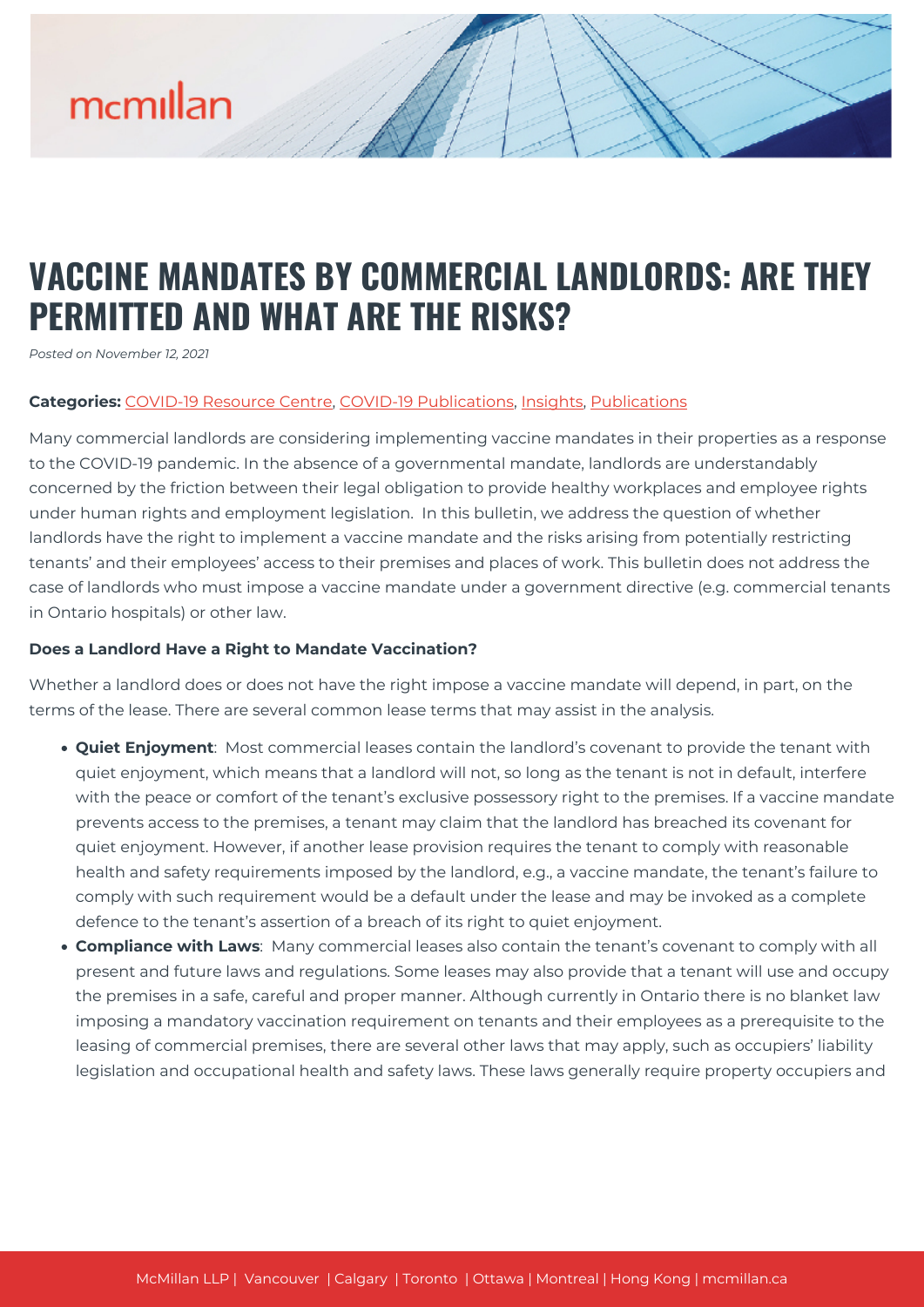### mcmillan

employers, respectively, to take care to ensure that persons entering the property and its employees are reasonably safe. In the face of scientific and governmental guidance showing the efficacy of vaccination in inhibiting the spread of the COVID-19 pandemic, a landlord requiring the vaccination of its tenant's employees or, for that matter, a tenant requiring the vaccination of its employees, might reasonably be regarded as falling within an occupier's obligation to ensure that its premises are used and occupied in a safe, careful and proper manner.

- **Rules and Regulations**: Some commercial leases may grant the landlord the right to impose rules and regulations for the safety and benefit of all tenants and may require the tenant to comply with, and cause its employees, servants, agents, licensees and invitees to comply with, the rules and regulations adopted from time to time by the landlord. A landlord may be able to change or add new rules and regulations to which, upon notice thereof, tenants will be bound. Such rules and regulations might include a requirement that all tenants wear masks in common areas or, perhaps, that they be vaccinated before being permitted entry into the landlord's building.
- **Health Emergency**: As briefly discussed earlier, some commercial leases may explicitly permit the landlord to impose security and/or health screening measures during health emergencies.
- **Restrictions on Use & Occupancy and Access by Landlord**: Although these clauses alone will not independently justify a landlord's right to implement a vaccine mandate, they may play a supporting role in permitting a vaccine mandate.

As any commercial lease usually contains a complex combination of rights, obligations, restrictions and remedies of both landlords and tenants, landlords should take care to provide ample notice to their tenants and other occupiers of any changes, restrictions, or new rules and regulations in order to permit such persons to take the necessary steps to come into compliance.

#### **Landlord's Liability for Discriminating against Commercial Tenants**

Even if a landlord is entitled to impose a vaccine mandate under its lease, the landlord can still be liable under the Ontario *Human Rights Code*[\[1\]](#page--1-0) (the "*Code*") for exercising the mandate in contravention of the protections set forth in the *Code*.

The *Code* prohibits discrimination in certain contexts based on specified personal characteristics, such as disability (e.g. an allergy to vaccines) or creed (e.g. religion bars vaccination). Commercial landlords may be liable to their tenants if they discriminate in the context of providing facilities to,[\[2\]](#page--1-0) or contracting with, a tenant[.\[3\]](#page--1-0) In order to resist a claim for liability for an infringement of the *Code*, landlords should ensure that their vaccine mandates reasonably accommodate any *Code*-protected personal characteristics. One common example of an appropriate accommodation may be to permit antigen testing instead of vaccination for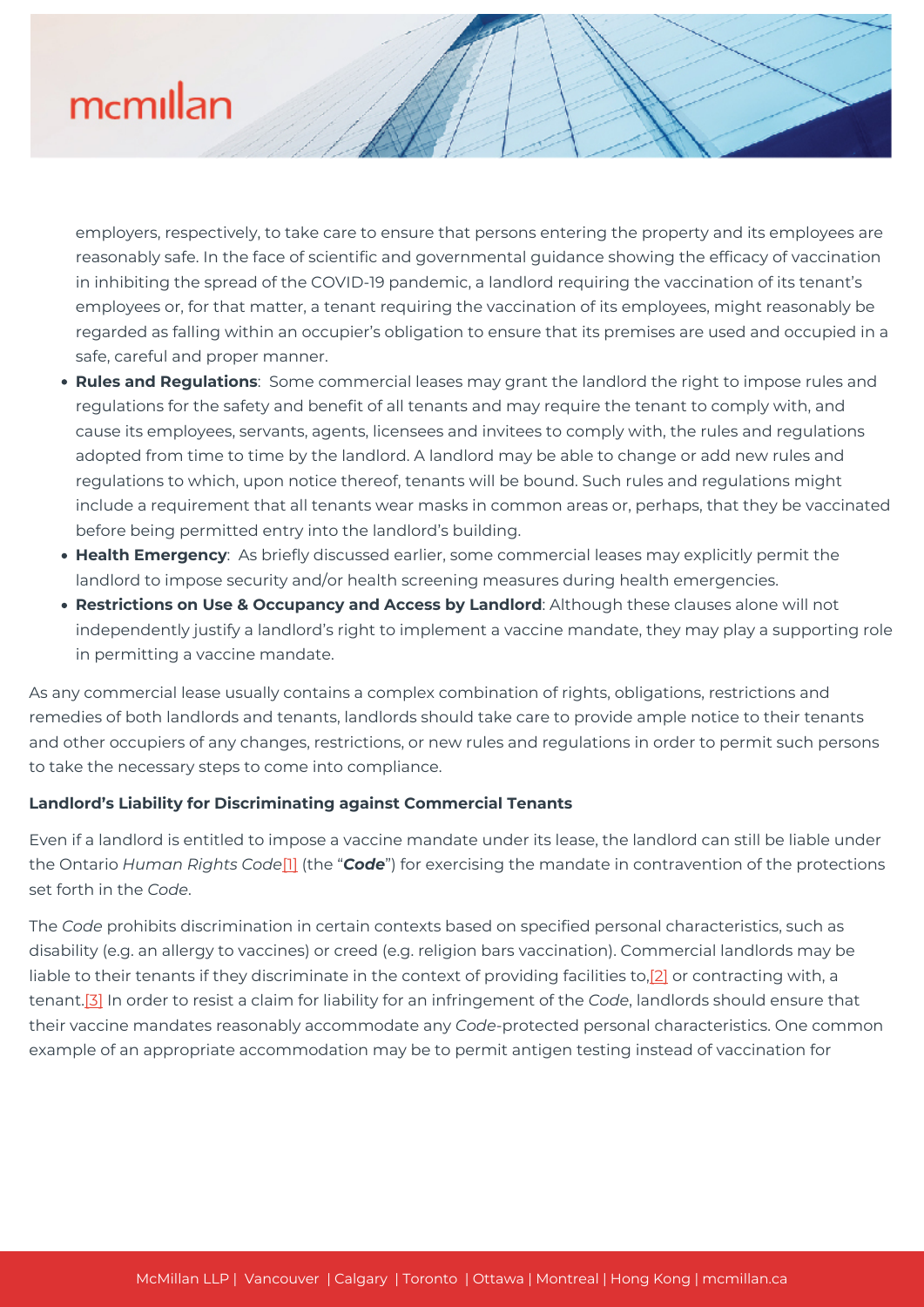# mcmillan

individuals who have a legitimate medical or religious reason preventing vaccination. Whether a specific form of accommodation is sufficient, however, will vary from business to business.

#### **Landlords' Liability for Discriminating against Commercial Tenants' Employees**

A landlord that imposes a vaccine mandate may also be liable for contravening the *Code* if its mandate does not accommodate its commercial tenants' employees. Although there are no cases considering the liability of a landlord to its tenants' employees under the *Code*, it appears that a landlord could be liable under two sections of the *Code*.

Section 5 of the *Code* provides that each person is entitled to equal treatment with respect to employment. Section 5 does not limit discrimination claims to employers. Instead, it applies equally to any situation where there is a sufficient nexus between the discrimination and the employment. For example, liability under section 5 has been considered against a union where the union has either (1) created a discriminatory work rule or (2) impeded an employer's ability to accommodate an employee[.\[4\]](#page--1-0) Similarly, a municipality was liable under the *Code* to employees where the employees worked for a company contracting with the municipality.[\[5\]](#page--1-0) As section 5 is not exclusively an employer-employee area of liability, the section might apply to a landlord if its vaccine mandate affects the employee's ability to work.

Section 1 of the *Code* provides that each person is entitled to equal treatment with respect to accessing facilities. The Human Rights Tribunal has previously held that landlords were liable for discriminating against customers of tenants under section 1 by failing to provide an accessible facility to those customers[.\[6\]](#page--1-0) Since the landlord is similarly providing a facility to the employees of the tenant, it appears that section 1 liability could arise if the landlord's vaccine mandate prevents the tenants' employees from accessing their workspace. However, section 1 may only apply to premises that are open to the public, as "facilities" has been interpreted to mean places available for the public to request access to.

As with direct liability to tenants, the key to preventing liability is ensuring that the vaccine mandate reasonably accommodates any *Code*-protected personal characteristics. We recommend seeking legal advice in designing any vaccine mandate to limit liability under the *Code*.

#### **Landlords' Liability to Their Own Employees**

A landlord could also face discrimination claims from its own employees if it implements a vaccine mandate. For more information on employee claims, see our **bulletin for employers**.

By [Laura Brazil](https://mcmillan.ca/people/laura-brazil/), [Kari Kim-Gallately,](https://mcmillan.ca/people/kari-kim-gallately/) [Mervyn Allen](https://mcmillan.ca/people/mervyn-allen/) and [William Burke,](https://mcmillan.ca/people/william-burke/) Articling Student

[1][ps2id id='1' target=''/] R.S.O. 1990, c. H.19.